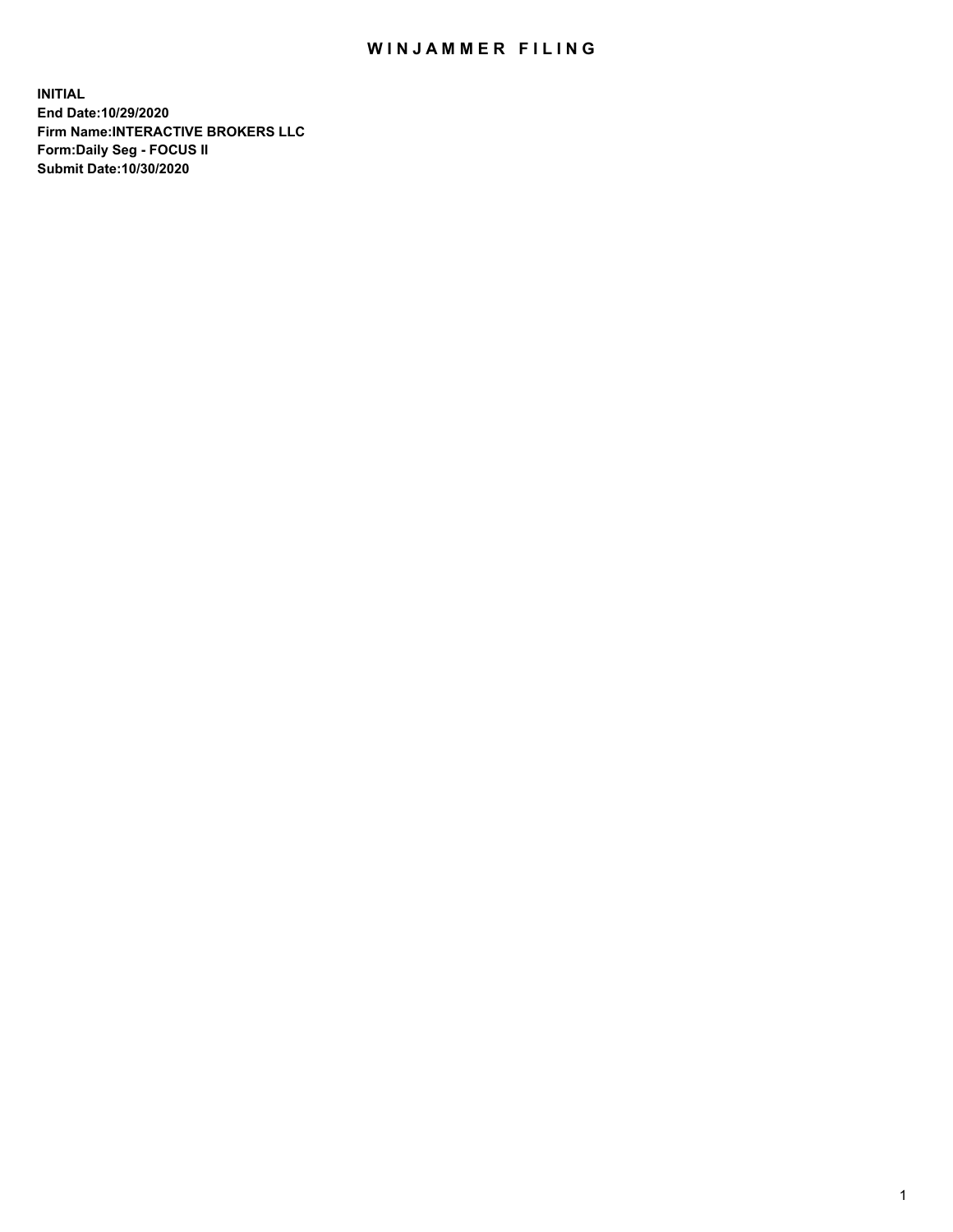**INITIAL End Date:10/29/2020 Firm Name:INTERACTIVE BROKERS LLC Form:Daily Seg - FOCUS II Submit Date:10/30/2020 Daily Segregation - Cover Page**

| Name of Company                                                                                                                                                                                                                                                                                                                | <b>INTERACTIVE BROKERS LLC</b>                                                  |  |
|--------------------------------------------------------------------------------------------------------------------------------------------------------------------------------------------------------------------------------------------------------------------------------------------------------------------------------|---------------------------------------------------------------------------------|--|
| <b>Contact Name</b>                                                                                                                                                                                                                                                                                                            | James Menicucci                                                                 |  |
| <b>Contact Phone Number</b>                                                                                                                                                                                                                                                                                                    | 203-618-8085                                                                    |  |
| <b>Contact Email Address</b>                                                                                                                                                                                                                                                                                                   | jmenicucci@interactivebrokers.c<br>om                                           |  |
| FCM's Customer Segregated Funds Residual Interest Target (choose one):<br>a. Minimum dollar amount: ; or<br>b. Minimum percentage of customer segregated funds required:%; or<br>c. Dollar amount range between: and; or<br>d. Percentage range of customer segregated funds required between:% and%.                          | <u>0</u><br>$\overline{\mathbf{0}}$<br>155,000,000 245,000,000<br><u>00</u>     |  |
| FCM's Customer Secured Amount Funds Residual Interest Target (choose one):<br>a. Minimum dollar amount: ; or<br>b. Minimum percentage of customer secured funds required:% ; or<br>c. Dollar amount range between: and; or<br>d. Percentage range of customer secured funds required between:% and%.                           | <u>0</u><br>$\overline{\mathbf{0}}$<br>80,000,000 120,000,000<br>0 <sub>0</sub> |  |
| FCM's Cleared Swaps Customer Collateral Residual Interest Target (choose one):<br>a. Minimum dollar amount: ; or<br>b. Minimum percentage of cleared swaps customer collateral required:% ; or<br>c. Dollar amount range between: and; or<br>d. Percentage range of cleared swaps customer collateral required between:% and%. | <u>0</u><br>$\underline{\mathbf{0}}$<br>0 <sub>0</sub><br>0 <sub>0</sub>        |  |

Attach supporting documents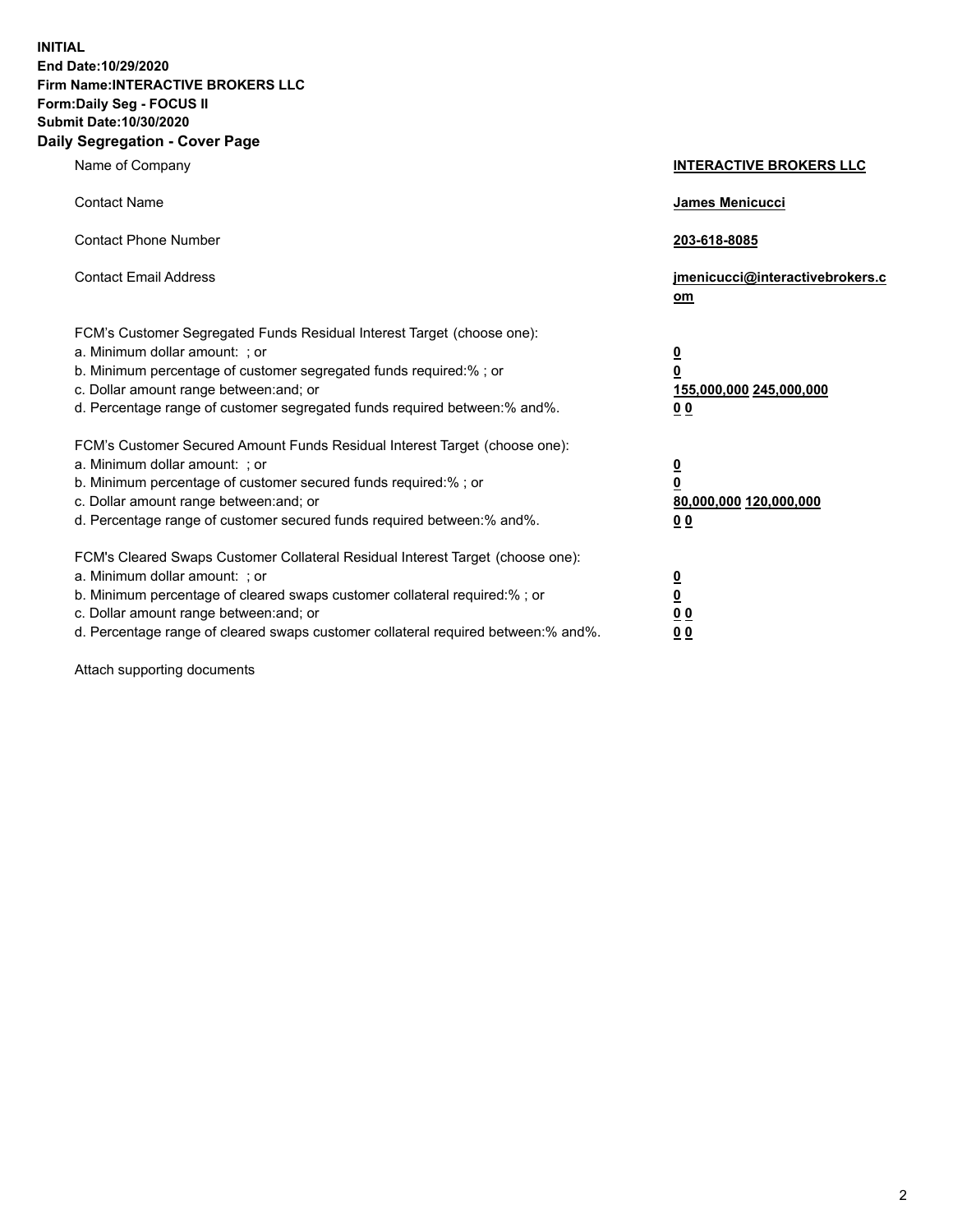**INITIAL End Date:10/29/2020 Firm Name:INTERACTIVE BROKERS LLC Form:Daily Seg - FOCUS II Submit Date:10/30/2020 Daily Segregation - Secured Amounts**

## Foreign Futures and Foreign Options Secured Amounts Amount required to be set aside pursuant to law, rule or regulation of a foreign government or a rule of a self-regulatory organization authorized thereunder **0** [7305] 1. Net ledger balance - Foreign Futures and Foreign Option Trading - All Customers A. Cash **572,198,836** [7315] B. Securities (at market) **0** [7317] 2. Net unrealized profit (loss) in open futures contracts traded on a foreign board of trade **-17,097,380** [7325] 3. Exchange traded options a. Market value of open option contracts purchased on a foreign board of trade **4,301,505** [7335] b. Market value of open contracts granted (sold) on a foreign board of trade **-2,198,532** [7337] 4. Net equity (deficit) (add lines 1. 2. and 3.) **557,204,429** [7345] 5. Account liquidating to a deficit and account with a debit balances - gross amount **5,038** [7351] Less: amount offset by customer owned securities **0** [7352] **5,038** [7354] 6. Amount required to be set aside as the secured amount - Net Liquidating Equity Method (add lines 4 and 5) **557,209,467** [7355] 7. Greater of amount required to be set aside pursuant to foreign jurisdiction (above) or line 6. **557,209,467** [7360] FUNDS DEPOSITED IN SEPARATE REGULATION 30.7 ACCOUNTS 1. Cash in banks A. Banks located in the United States **14,977,822** [7500] B. Other banks qualified under Regulation 30.7 **0** [7520] **14,977,822** [7530] 2. Securities A. In safekeeping with banks located in the United States **499,940,000** [7540] B. In safekeeping with other banks qualified under Regulation 30.7 **0** [7560] **499,940,000** [7570] 3. Equities with registered futures commission merchants A. Cash **0** [7580] B. Securities **0** [7590] C. Unrealized gain (loss) on open futures contracts **0** [7600] D. Value of long option contracts **0** [7610] E. Value of short option contracts **0** [7615] **0** [7620] 4. Amounts held by clearing organizations of foreign boards of trade A. Cash **0** [7640] B. Securities **0** [7650] C. Amount due to (from) clearing organization - daily variation **0** [7660] D. Value of long option contracts **0** [7670] E. Value of short option contracts **0** [7675] **0** [7680] 5. Amounts held by members of foreign boards of trade A. Cash **176,913,061** [7700] B. Securities **0** [7710] C. Unrealized gain (loss) on open futures contracts **-11,903,327** [7720] D. Value of long option contracts **4,301,505** [7730] E. Value of short option contracts **-2,198,532** [7735] **167,112,707** [7740] 6. Amounts with other depositories designated by a foreign board of trade **0** [7760] 7. Segregated funds on hand **0** [7765] 8. Total funds in separate section 30.7 accounts **682,030,529** [7770] 9. Excess (deficiency) Set Aside for Secured Amount (subtract line 7 Secured Statement Page 1 from Line 8) **124,821,062** [7380] 10. Management Target Amount for Excess funds in separate section 30.7 accounts **80,000,000** [7780] 11. Excess (deficiency) funds in separate 30.7 accounts over (under) Management Target **44,821,062** [7785]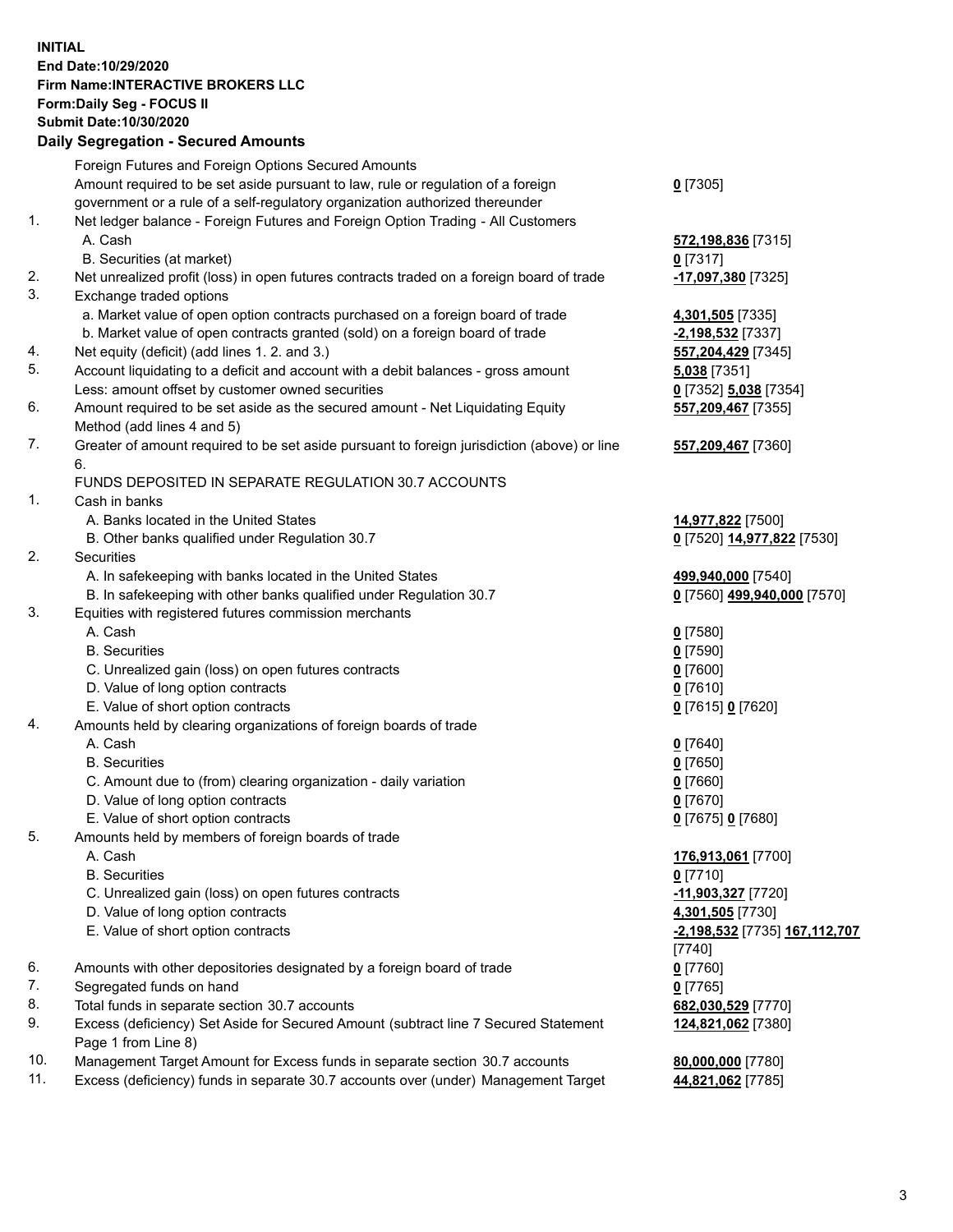**INITIAL End Date:10/29/2020 Firm Name:INTERACTIVE BROKERS LLC Form:Daily Seg - FOCUS II Submit Date:10/30/2020 Daily Segregation - Segregation Statement** SEGREGATION REQUIREMENTS(Section 4d(2) of the CEAct) 1. Net ledger balance A. Cash **5,550,606,772** [7010] B. Securities (at market) **0** [7020] 2. Net unrealized profit (loss) in open futures contracts traded on a contract market **-110,892,329** [7030] 3. Exchange traded options A. Add market value of open option contracts purchased on a contract market **306,708,369** [7032] B. Deduct market value of open option contracts granted (sold) on a contract market **-298,805,503** [7033] 4. Net equity (deficit) (add lines 1, 2 and 3) **5,447,617,309** [7040] 5. Accounts liquidating to a deficit and accounts with debit balances - gross amount **6,129,432** [7045] Less: amount offset by customer securities **0** [7047] **6,129,432** [7050] 6. Amount required to be segregated (add lines 4 and 5) **5,453,746,741** [7060] FUNDS IN SEGREGATED ACCOUNTS 7. Deposited in segregated funds bank accounts A. Cash **1,174,572,082** [7070] B. Securities representing investments of customers' funds (at market) **2,406,259,080** [7080] C. Securities held for particular customers or option customers in lieu of cash (at market) **0** [7090] 8. Margins on deposit with derivatives clearing organizations of contract markets A. Cash **9,506,170** [7100] B. Securities representing investments of customers' funds (at market) **2,064,930,100** [7110] C. Securities held for particular customers or option customers in lieu of cash (at market) **0** [7120] 9. Net settlement from (to) derivatives clearing organizations of contract markets **-7,264,316** [7130] 10. Exchange traded options A. Value of open long option contracts **306,557,467** [7132] B. Value of open short option contracts **-298,768,188** [7133] 11. Net equities with other FCMs A. Net liquidating equity **0** [7140] B. Securities representing investments of customers' funds (at market) **0** [7160] C. Securities held for particular customers or option customers in lieu of cash (at market) **0** [7170] 12. Segregated funds on hand **0** [7150] 13. Total amount in segregation (add lines 7 through 12) **5,655,792,395** [7180] 14. Excess (deficiency) funds in segregation (subtract line 6 from line 13) **202,045,654** [7190] 15. Management Target Amount for Excess funds in segregation **155,000,000** [7194] **47,045,654** [7198]

16. Excess (deficiency) funds in segregation over (under) Management Target Amount Excess